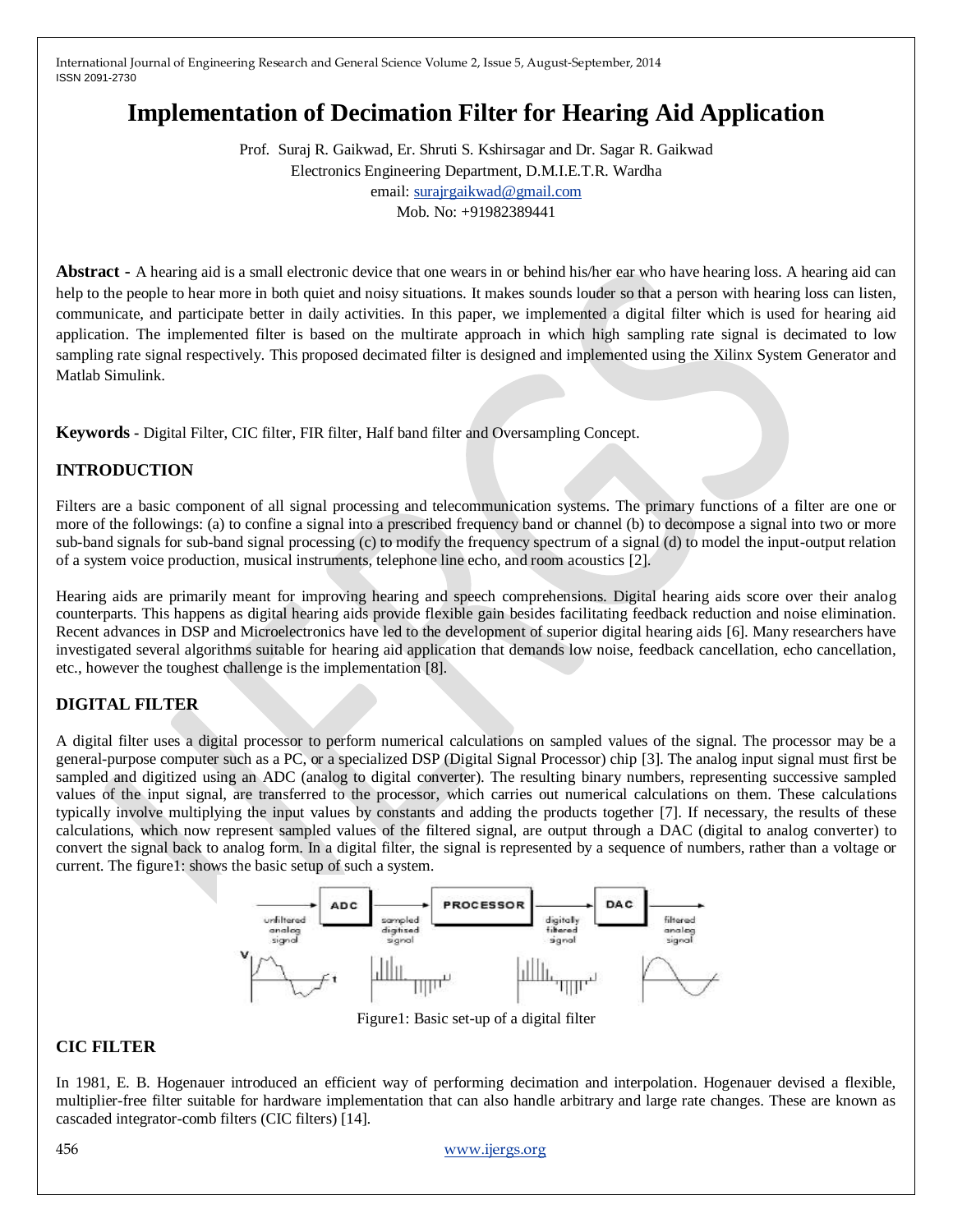The simplest CIC filter is composed of a comb stage and an integrator stage. The block diagram of three-stage CIC filter is shown in figure 2.



#### **FIR FILTER**

In signal processing, a finite impulse response (FIR) filter is a filter whose impulse response (or response to any finite length input) is of *finite* duration, because it settles to zero in finite time.This is in contrast to infinite impulse response (IIR) filters, which may have internal feedback and may continue to respond indefinitely (usually decaying) [12]. The impulse response of an Nth-order discretetime FIR filter (i.e., with a Kronecker delta impulse input) lasts for *N* + 1 samples, and then settles to zero. The non-recursive nature of FIR filter offers the opportunity to create implementation schemes which significantly improve the overall efficiency of the decimator.

We have designed and implemented a conventional comb-FIR-FIR decimation filter. FIR filters offer great control over filter shaping and linear phase performance with waveform retention over the pass band.

#### **OVERSAMPLING CONCEPT**

In signal processing, oversampling is the process of sampling a signal with a sampling frequency significantly higher than the Nyquist frequency. Theoretically a bandwidth-limited signal can be perfectly reconstructed if sampled at or above the Nyquist frequency. Oversampling improves resolution, reduces noise and helps avoid aliasing and phase distortion by relaxing anti-aliasing filter performance requirements [3].

#### **IMPLEMENTATION OF CIC-FIR-FIR DECIMATION FILTER STRUCTURE**

The incoming oversampled signal at the rate of 1.28 MHz has to be down-sampled at the rate of 20 KHz. We have chosen passband frequency of 4 KHz because the human ear is sensitive to all the sounds within the range of 4 KHz. Figure 3 shows that the proposed decimation filter structure using CIC-FIR-FIR filter.



This Simulink model of CIC-FIR-FIR Decimation filter is designed using Matlab Simulink and Xilinx System Generator. In this design, the incoming sampling rate is 1.28 MHz which is first down sampled by using Xilinx CIC filter and then two Xilinx DAFIR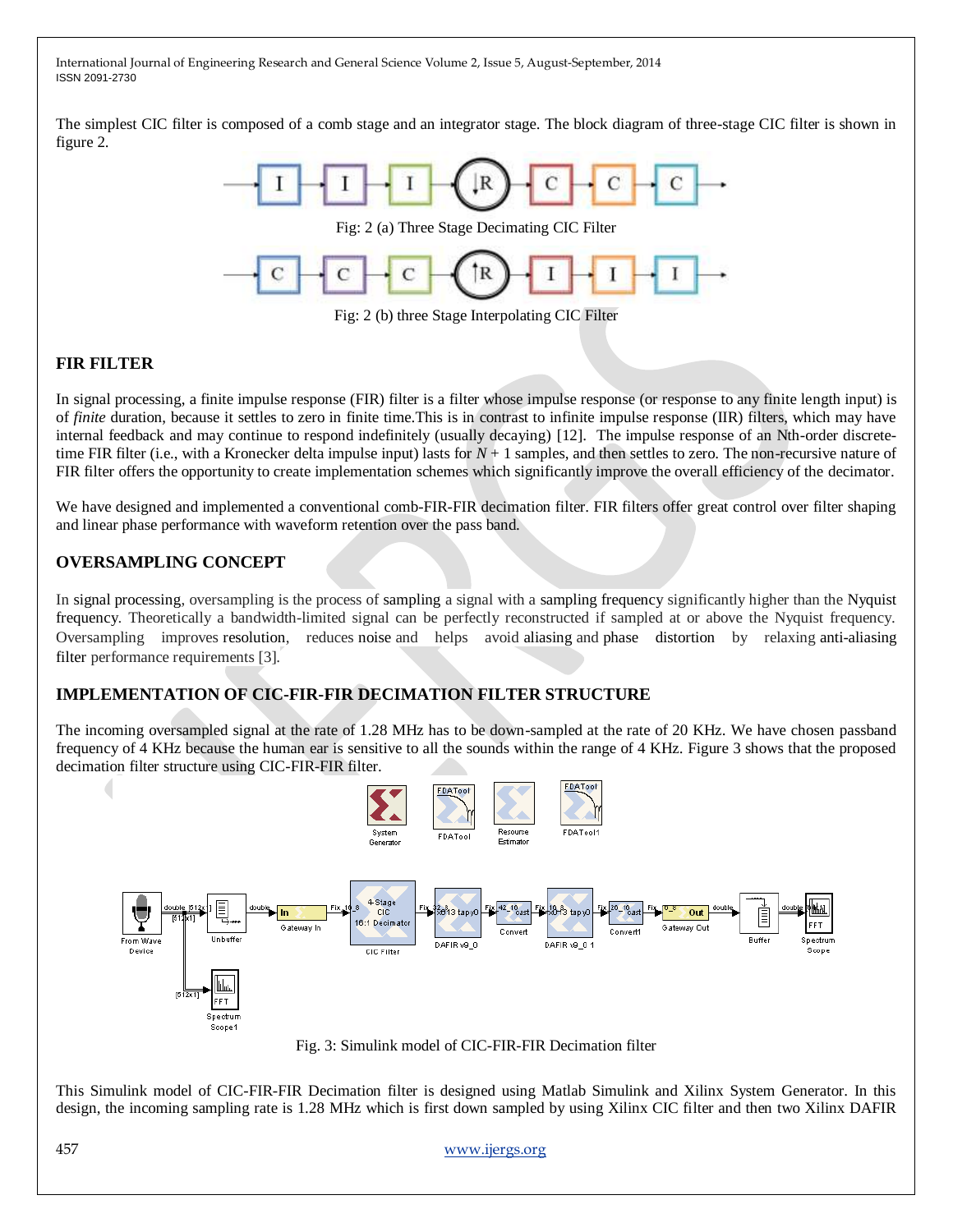filters. These FIR filters are based on the "Distributed Arithmetic" principle, which results in less hardware and less power consumption compared to other decimation filters.

The overall frequency specification of CIC filter is given in table 1.

| No. of Stages (N)         |          |  |  |
|---------------------------|----------|--|--|
| Sampling Frequency (Fs)   | 1.28 MHz |  |  |
| Decimation Factor (R)     | 16       |  |  |
| Bit gain $(G)$            | 65536    |  |  |
| No. of output bits (Bout) | 32       |  |  |
| Filter Gain (Gf)          |          |  |  |
| Scale Factor (S)          |          |  |  |

Table 1.Frequency specification of CIC filter



Fig. 4: Magnitude response of 4 stage CIC filter

Above figure shows that the magnitude response of 4 stage CIC filter in which the attenuation is obtained is about 48 dB. This magnitude response is plotted with  $N = 4$ ,  $R = 16$  and  $M = 1$ .

#### **FIRST FIR FILTER DESIGN**

By considering the application requirements, FIR filter and IIR filter structures can be used to meet the design specifications. FIR filters offer great control over the filter shaping and linear phase performance with the waveform retention over the pass band. Due to its all-zero structure, the FIR filter has a linear phase response necessary for audio application, but at the expense of the high filter order. IIR filter can be designed with much smaller orders than the FIR filters at the expense of the nonlinear phase. It is very difficult to design a linear phase IIR filter. Thus, we have designed FIR filter as a compensation filter. The filter specification of this FIR filter is given in table 2.

| Sampling Frequency (Fs)       | 80 KHz |
|-------------------------------|--------|
| Passband Frequency (Fpass)    | 20 KHz |
| Stopband Frequency (Fstop)    | 35 KHz |
| Transition width $(\Delta f)$ | 0.1875 |
| Passband Attenuation (Apass)  | 1 dB   |
| Stopband Attenuation (Astop)  | 85 dB  |
| Filter Length (N)             | 12     |
|                               |        |

Table 2: Filter specification of first FIR filter

458 [www.ijergs.org](http://www.ijergs.org/)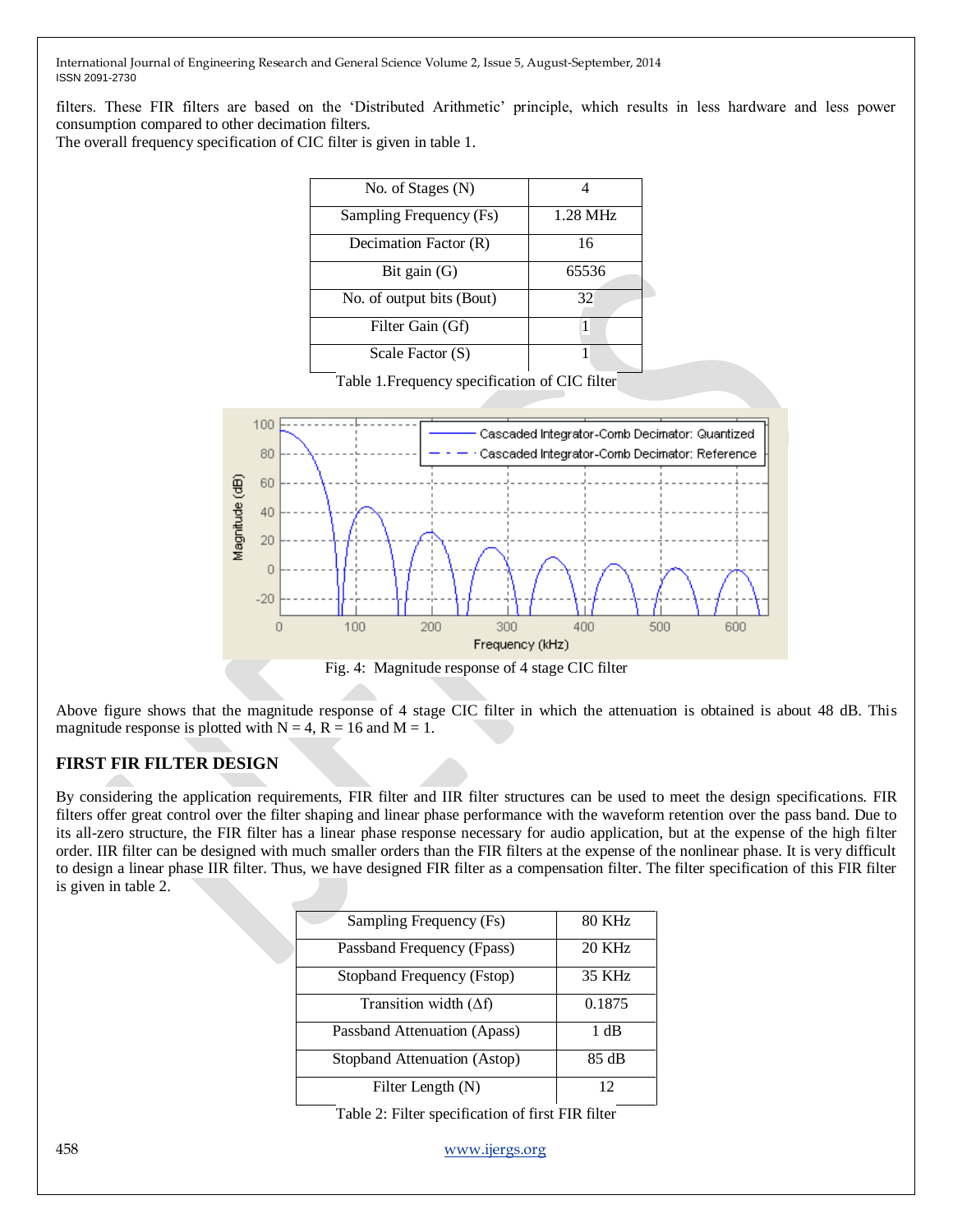

Above figure shows that the magnitude response of first FIR filter in which the stop band attenuation is obtained is about 85 dB. This magnitude response is plotted Fpass = 20 KHz and Fstop = 35 KHz.

#### **SECOND FIR FILTER DESIGN**

An additional FIR filter is designed to push out of band undesired signals. The FIR filter is used in the last stage instead of a shaping filter for less power consumption because a shaping filter has more taps than an FIR filter. Second FIR filter is used as corrector filter that having passband of 4 KHz because the human ear is sensitive to all the sounds within the range of 4 KHz. From the frequency response of second FIR filter it can be seen that stop band attenuation of more than 100 dB is obtained which is suitable for this corrector filter. Filter specification of second filter is given in the table 3.

| Sampling Frequency (Fs)       | 40 KHz           |
|-------------------------------|------------------|
| Passband Frequency (Fpass)    | 4 KHz            |
| Stopband Frequency (Fstop)    | 15 KHz           |
| Transition width $(\Delta f)$ | 0.275            |
| Passband Attenuation (Apass)  | 1 dB             |
| Stopband Attenuation (Astop)  | $100 \text{ dB}$ |
| Filter Length (N)             | 8                |

Table 3: Filter specification of second FIR filter



Fig: 6: Magnitude response of second FIR filter

459 [www.ijergs.org](http://www.ijergs.org/)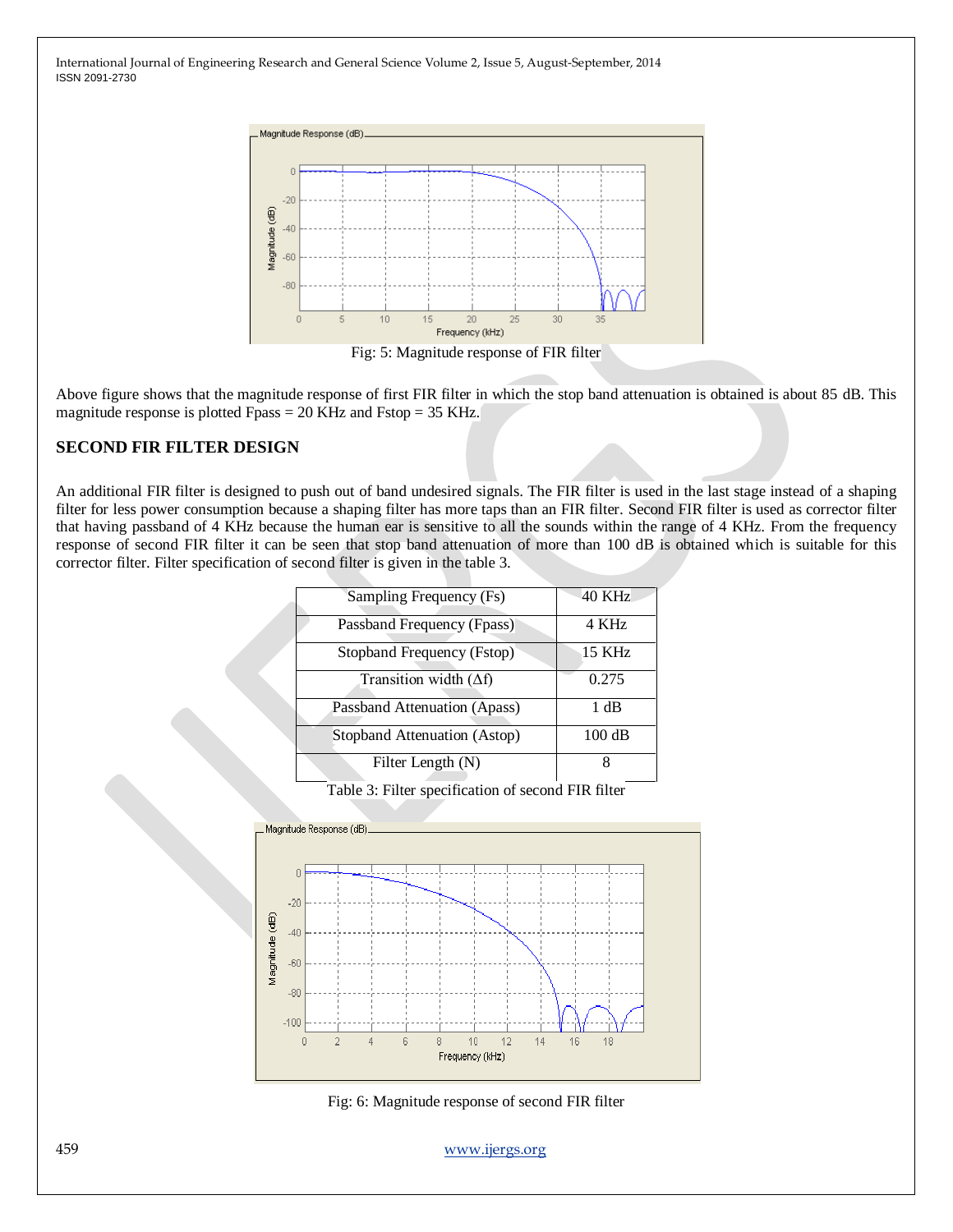Above figure shows that the magnitude response of second FIR filter in which the stop band attenuation is obtained is more than 100 dB. This magnitude response is plotted Fpass  $=$  4 KHz and Fstop  $=$  15 KHz.

## **CIC-HALF BAND FIR-FIR DECIMATION FILTER STRUCTURE**

This decimation filter is implemented by using CIC-Half band FIR-FIR filter and the block diagram of this filter is shown in fig. 6.8. The operation of this filter is very similar to the CIC-FIR-FIR filter. The incoming oversampled signal at the rate of 1.28 MHz has to be down-sampled at the rate of 20 KHz. We have chosen passband frequency of 4 KHz because the human ear is sensitive to all the sounds within the range of 4 KHz.

A half-band IIR filter can have fewer multipliers than the FIR filter for the same sharp cutoff specification. An IIR elliptic half-band filter when implemented as a parallel connection of two all-pass branches is an efficient solution. The main disadvantage of elliptic IIR filters is their very nonlinear phase response [9]. To overcome the phase distortion one can use optimization to design an IIR filter with an approximate linear phase response, or one can apply the double filtering with the block processing technique for real-time processing. For the appropriate usage of digital filter design software in half-band filter design, it is necessary to calculate the exact relations between the filter design parameters in advance and accurate method can be found in the FIR half-band filter.

We have designed a CIC-Half band FIR-FIR decimation filter using Matlab Simulink model and Xilinx system Generator for the same specification of CIC-FIR-FIR decimation filter and the designed Simulink model of CIC-Half band FIR-FIR filter shown in figure 7.



Fig. 7: Simulink model of CIC-Half band FIR-FIR Decimation filter

This Simulink model of CIC-Half band FIR-FIR Decimation filter is designed using Matlab Simulink and Xilinx System Generator. In this design, the incoming sampling rate is 1.28 MHz which is first down sampled by using Xilinx CIC filter and then two Xilinx DAFIR filters. In this case, first DAFIR filter is set as a half band FIR filter. These FIR filters are based on the "Distributed Arithmetic' principle, which results in less hardware and less power consumption compared to other decimation filters.





460 [www.ijergs.org](http://www.ijergs.org/)